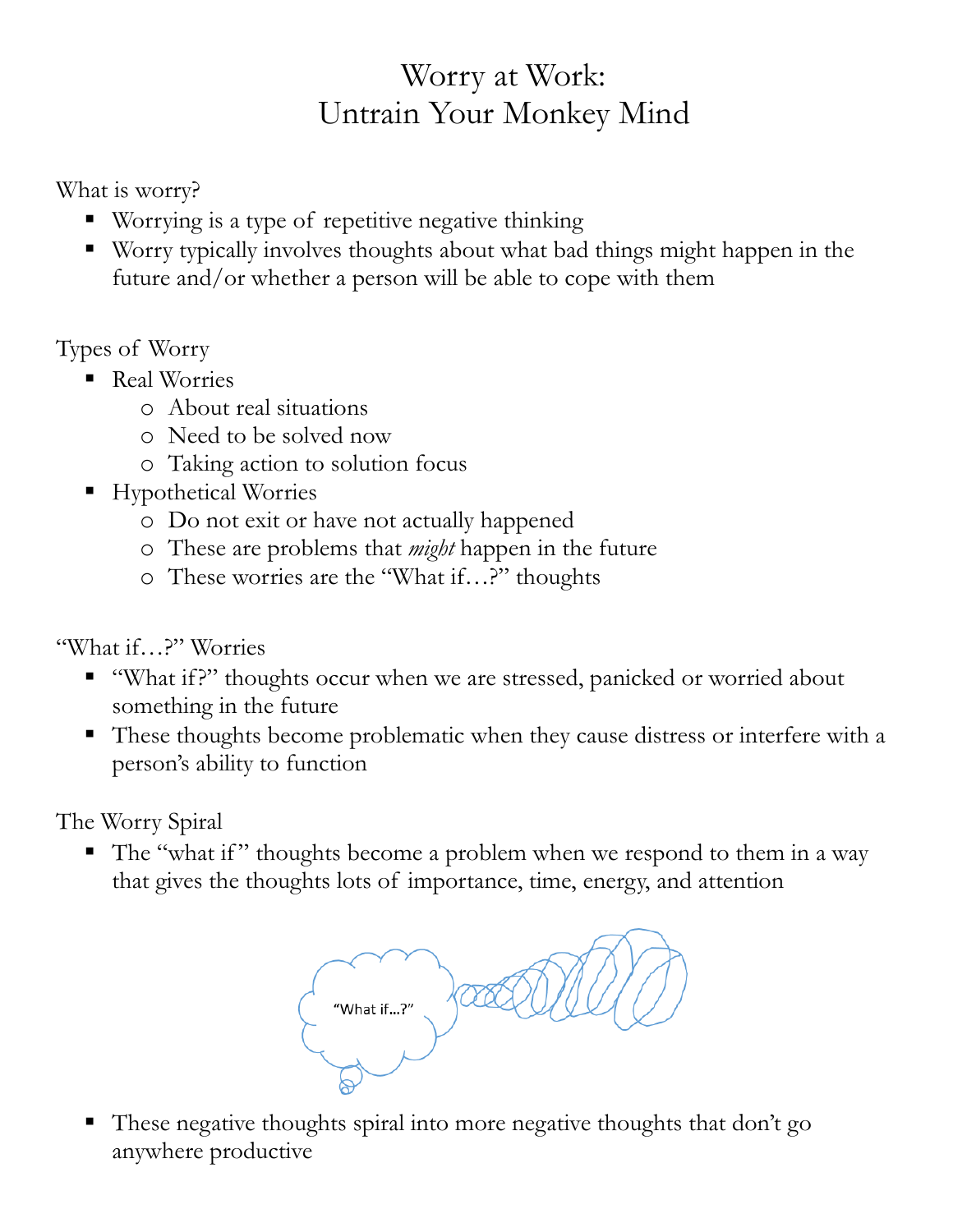What Maintains Worry? Unhelpful Beliefs about Worry

- **Positive Beliefs:** holding a positive belief that worrying is beneficial and helpful.
	- o The person will *pull* the negative thoughts closer, spending more time on these negative thoughts believing this is helpful.
		- Worrying helps me find solutions to problems
		- Worrying is doing something
- **Negative Beliefs:** holding a negative belief that worrying is bad and the person will worry about the fact that they are worrying.
	- o The person will want to *push* the worrisome thoughts away.
		- Worrying is dangerous and will cause either physical or mental harm
		- Worrying is uncontrollable and will take over and result in a loss of control

What Maintains Worry? Unhelpful Attention

- When people worry, they have difficulty taking their attention away from their negative thoughts to focus on the present task.
	- o The person may be unaware they're spiraling through negative thoughts.
	- o The person may be aware and they think the worrying is helpful to think more about things.
- Focusing attention on the negative thoughts keep the person stuck in their worry. This creates a belief that worrying is uncontrollable.

What Maintains Worry? Unhelpful Strategies

- **Mental Strategies:** 
	- o Suppressing worries: telling yourself to "stop worrying."
	- o Reasoning with their worrisome thoughts: telling yourself "the likelihood of these things happening is so small."
	- o Distracting themselves: focusing on something else.
	- o Thinking positively: telling yourself "everything will be okay."
- **Behavioural Strategies:** 
	- o Reassurance seeking from others to ease their concerns
	- o Excessive information seeking
	- o Using substances/alcohol/food/shopping to dull the worry

 $\_$  ,  $\_$  ,  $\_$  ,  $\_$  ,  $\_$  ,  $\_$  ,  $\_$  ,  $\_$  ,  $\_$  ,  $\_$  ,  $\_$  ,  $\_$  ,  $\_$  ,  $\_$  ,  $\_$  ,  $\_$  ,  $\_$  ,  $\_$  ,  $\_$  ,  $\_$  ,  $\_$  ,  $\_$  ,  $\_$  ,  $\_$  ,  $\_$  ,  $\_$  ,  $\_$  ,  $\_$  ,  $\_$  ,  $\_$  ,  $\_$  ,  $\_$  ,  $\_$  ,  $\_$  ,  $\_$  ,  $\_$  ,  $\_$  , \_\_\_\_\_\_\_\_\_\_\_\_\_\_\_\_\_\_\_\_\_\_\_\_\_\_\_\_\_\_\_\_\_\_\_\_\_\_\_\_\_\_\_\_\_\_\_\_\_\_\_\_\_\_\_\_\_\_\_\_\_\_\_\_\_\_\_\_\_\_\_\_\_\_\_\_\_\_\_\_\_\_\_\_\_\_\_\_\_\_\_\_\_\_\_\_\_\_ \_\_\_\_\_\_\_\_\_\_\_\_\_\_\_\_\_\_\_\_\_\_\_\_\_\_\_\_\_\_\_\_\_\_\_\_\_\_\_\_\_\_\_\_\_\_\_\_\_\_\_\_\_\_\_\_\_\_\_\_\_\_\_\_\_\_\_\_\_\_\_\_\_\_\_\_\_\_\_\_\_\_\_\_\_\_\_\_\_\_\_\_\_\_\_\_\_\_

Notes: \_\_\_\_\_\_\_\_\_\_\_\_\_\_\_\_\_\_\_\_\_\_\_\_\_\_\_\_\_\_\_\_\_\_\_\_\_\_\_\_\_\_\_\_\_\_\_\_\_\_\_\_\_\_\_\_\_\_\_\_\_\_\_\_\_\_\_\_\_\_\_\_\_\_\_\_\_\_\_\_\_\_\_\_\_\_\_\_\_\_\_\_\_\_\_\_\_\_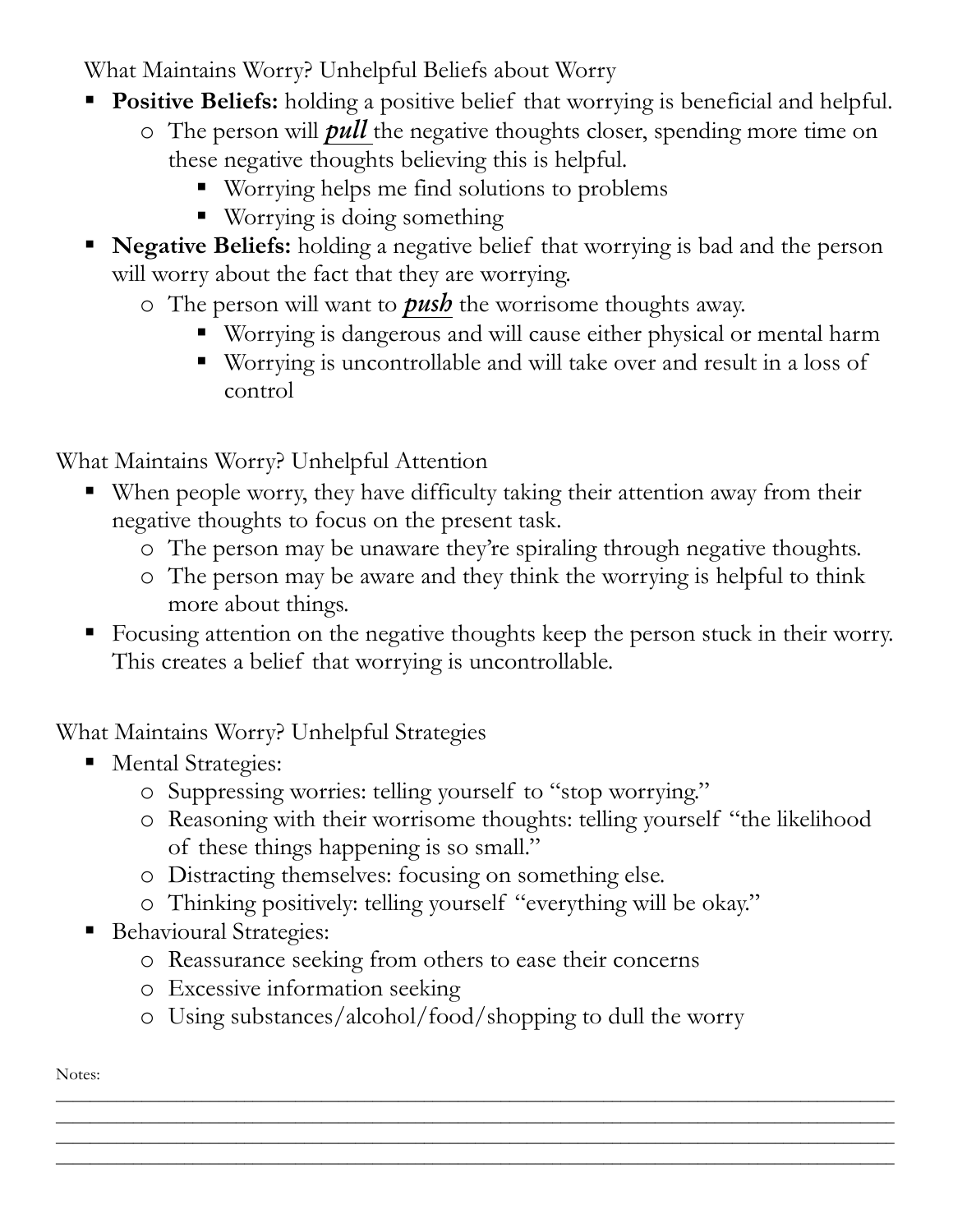Write Down Your Worries

- Writing down our worries interrupts the worry spiral created by our stress response to a "what if" thought.
- Writing down our worries helps us to see more clearly what our fears are, allows for intentionally choosing other thoughts to think and to reconnect with the present moment.

Writing to Cope with our Worries

- Identify real worries and hypothetical worries
- Categorize worries into two columns:
	- o Can't Control
	- o Can Control
- Keep a paper and a pen on your nightstand
- $\blacksquare$  Make an A and B list
	- o A: non-negotiable tasks you're worried about that must be accomplished
	- o B: tasks that can wait until list A is done

Rethinking Your Thoughts

- Think about this: When you are feeling good, what sorts of thoughts drift through? When you are feeling bad, what sorts of thoughts are you having?
- Challenge your thoughts during your worry time using **Helpful Thinking**.
	- o What is the worst that could happen? What could I do to cope?
	- o How can I make the best of this situation?
	- o How can I see this a different or new way?
- Your answers will then allow you to come to a **Helpful Conclusion**.
	- o What would be a more balanced and helpful thought to replace my worry?
	- o Ask yourself: How much do I now believe in the original prediction?
	- o Ask yourself: How intense are my emotions now from my original feeling about my initial "what if…" thought?

Worrying About Work

 Work-related worries can make it challenging to relax and recover when at home in the evenings or over the weekends.

\_\_\_\_\_\_\_\_\_\_\_\_\_\_\_\_\_\_\_\_\_\_\_\_\_\_\_\_\_\_\_\_\_\_\_\_\_\_\_\_\_\_\_\_\_\_\_\_\_\_\_\_\_\_\_\_\_\_\_\_\_\_\_\_\_\_\_\_\_\_\_\_\_\_\_\_\_\_\_\_\_\_\_\_\_\_\_\_\_\_\_\_\_\_\_\_\_\_ \_\_\_\_\_\_\_\_\_\_\_\_\_\_\_\_\_\_\_\_\_\_\_\_\_\_\_\_\_\_\_\_\_\_\_\_\_\_\_\_\_\_\_\_\_\_\_\_\_\_\_\_\_\_\_\_\_\_\_\_\_\_\_\_\_\_\_\_\_\_\_\_\_\_\_\_\_\_\_\_\_\_\_\_\_\_\_\_\_\_\_\_\_\_\_\_\_\_

■ It may helpful to explore strategies for managing worries ongoing

Notes: